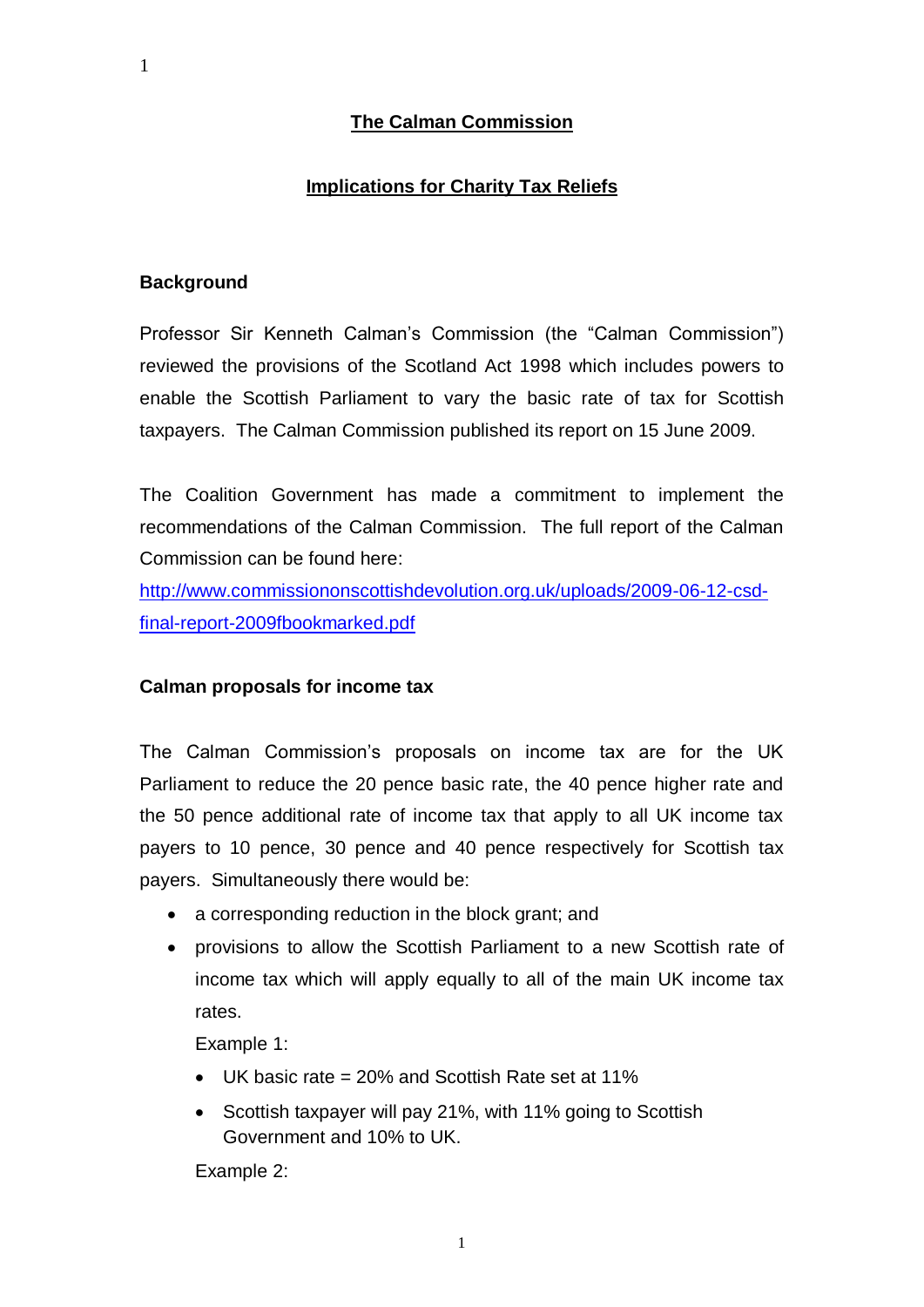- UK basic rate = 20% and Scottish Rate set at 9%
- Scottish taxpayer will pay 19%, with 9% going to Scottish Government and 10% to UK.

The new Scottish rate of income tax will need to be set every year by the Scottish Government and subject to the approval of the Scottish Parliament.

The new tax provisions for Scotland would replace the Scottish Parliament"s powers to vary the rate of income tax paid by Scottish tax payers by up to 3 pence (the "Scottish Variable Rate").

There will be a test to identify whether an individual who is a UK resident for tax purposes is liable to the Scottish rates of income tax. The test will be based broadly on with which part of the UK the individual has the closest connection.

The Commission recommended that the new Scottish rate of income tax would be collected by HMRC and that everything else in relation to income tax, aside from the rates, would remain a reserved matter for UK Parliament.

A High Level Implementation Group has been established, chaired jointly by the Exchequer Secretary to the Treasury and the Secretary of State for Scotland. The first meeting was held on the 26 July 2010. HMRC has also established a number of Technical Groups.

The purpose of the charity tax technical group is to consider the implementation of the Calman proposals in relation to charity taxation.

# **Charity Tax reliefs**

In this paper, for convenience, references to "Scottish rates" mean the rates that will apply to taxpayers liable to income tax at the Scottish rates (Scottish taxpayers) and "UK" rates mean the rates that apply to other UK taxpayers.. .

There are many tax reliefs available in the UK but the only ones where a potential impact has been identified (aside from those as employers) are: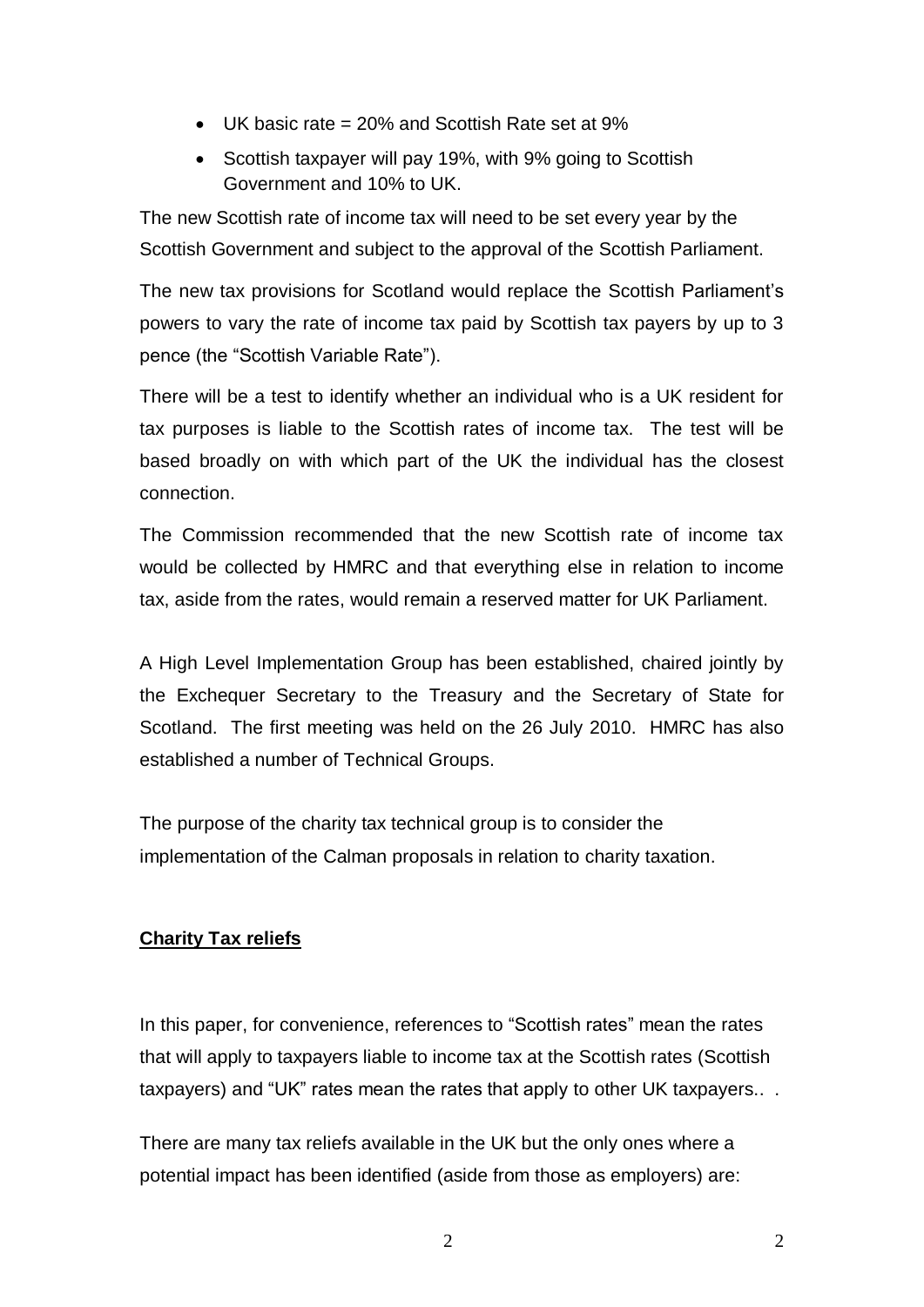- Gift Aid.
- Payroll Giving.
- Gifts of shares and land.
- Tax paid by charity trustees.

Taking each one in turn:

### **Gift Aid**

In simple terms Gift Aid works by allowing charities to reclaim the basic rate income tax donors have paid on the money the donor gives to the charity. Any higher rate tax relief is claimed by the donor through PAYE or SA. In order for the charity to reclaim the basic rate tax the donor has to provide a "Gift Aid Declaration" (GAD) confirming they have paid sufficient tax to cover the tax the charity will reclaim.

Gift Aid is now available to charities based in the EU, Norway and Iceland.

Charities reclaim the basic rate Gift Aid tax from HMRC on form R68. These forms are all paper based and processed manually. HMRC pays out about 160,000 claims a year totalling £1bn in Gift Aid.

The question to be considered is whether or not only the Scottish or the UK rates will apply to Gift Aid relief across the whole of the UK.

The Scottish Variable Rate allowed for the basic rate of income tax only to be varied. Under the SVR all Gift Aid was to be paid to charities at the UK basic rate.

If the UK rates do not apply to Gift Aid reclaimed by charities, then the donations by Scottish taxpayers would be treated as paid under deduction of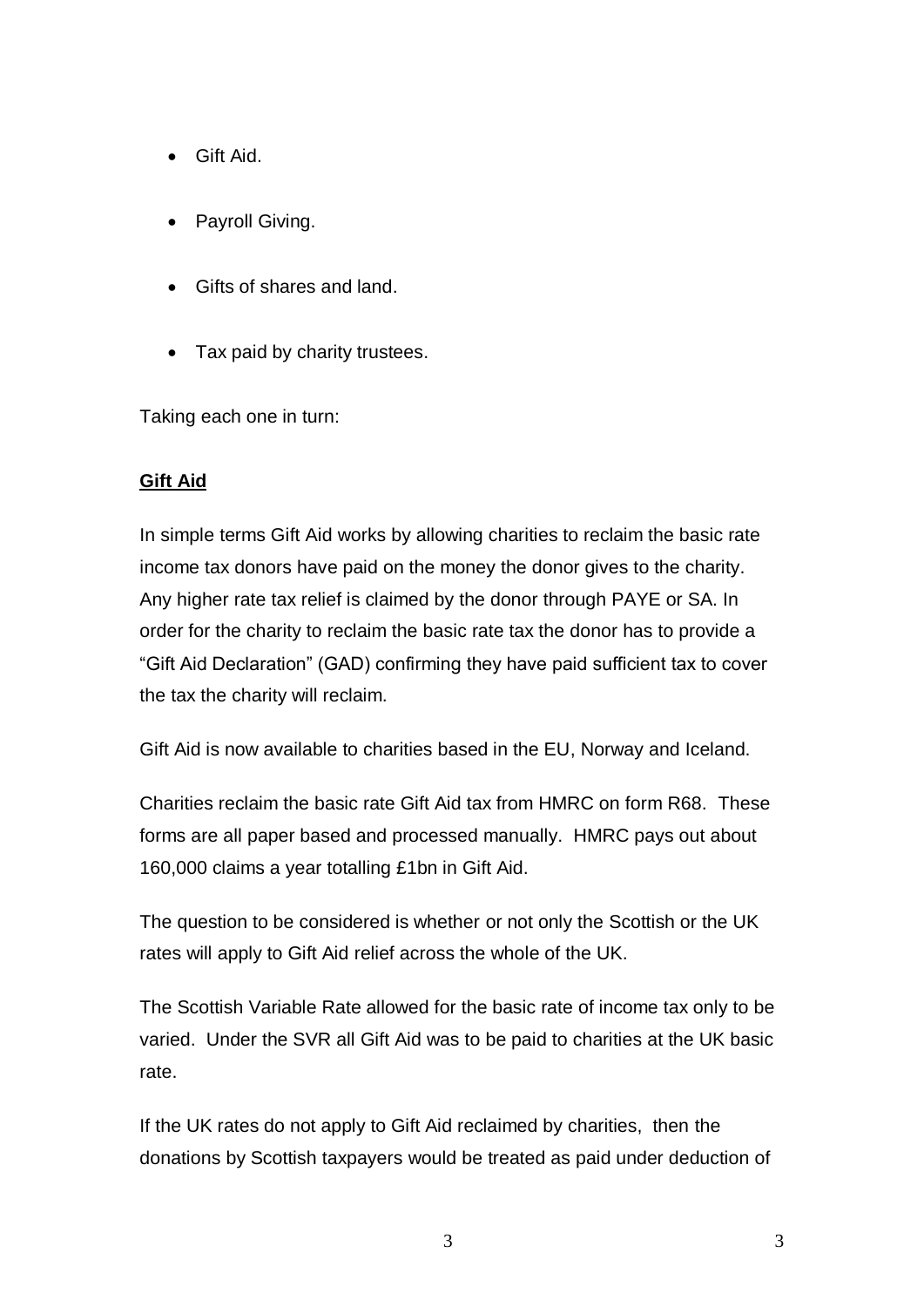Scottish basic rate tax and donations from other UK taxpayers would be treated as paid under deduction of UK basic rate tax.

Individuals paying the higher rate of income tax can also reclaim Gift Aid and consideration needs to be given as to whether that should be at the UK rates or the Scottish rates.

# Option 1: UK basic rate applies to all donations

For Gift Aid this would mean the system would continue to operate as now. So charities would not incur any new burdens or processes. If the basic rate in Scotland remains equal to the UK rate (i.e. the additional levy is 10 pence) then no problems can be foreseen. However if the Scottish rate is different it would have impacts:

# *Scottish rate lower than UK rate*

This has minimal administrative impact as the Gift Aid provisions still ensure the donor has paid enough tax to cover the Gift Aid the charity reclaims. So the current rules and processes still work with little noticeable difference. It is possible a few more people would make incorrect Gift Aid declarations where they donate enough to bring their total income below the personal allowance, but that is going to be rare.

# *Scottish rate higher than UK rate*

There would be no "tax to cover" issue but charities may feel they are losing out on the extra income they could have received from donors liable to the Scottish rate of income tax if the Scottish rate applied to Gift Aid.

### Option 2: Scottish basic rate applies to donations from Scottish taxpayers

There would need to be a significant change to the Gift Aid system and it would have to apply to all charities, not just those in Scotland, as any charity may get a donation from a Scottish taxpayer. Charities would need to know if the donor was a Scottish taxpayer or not and the Gift Aid Declaration would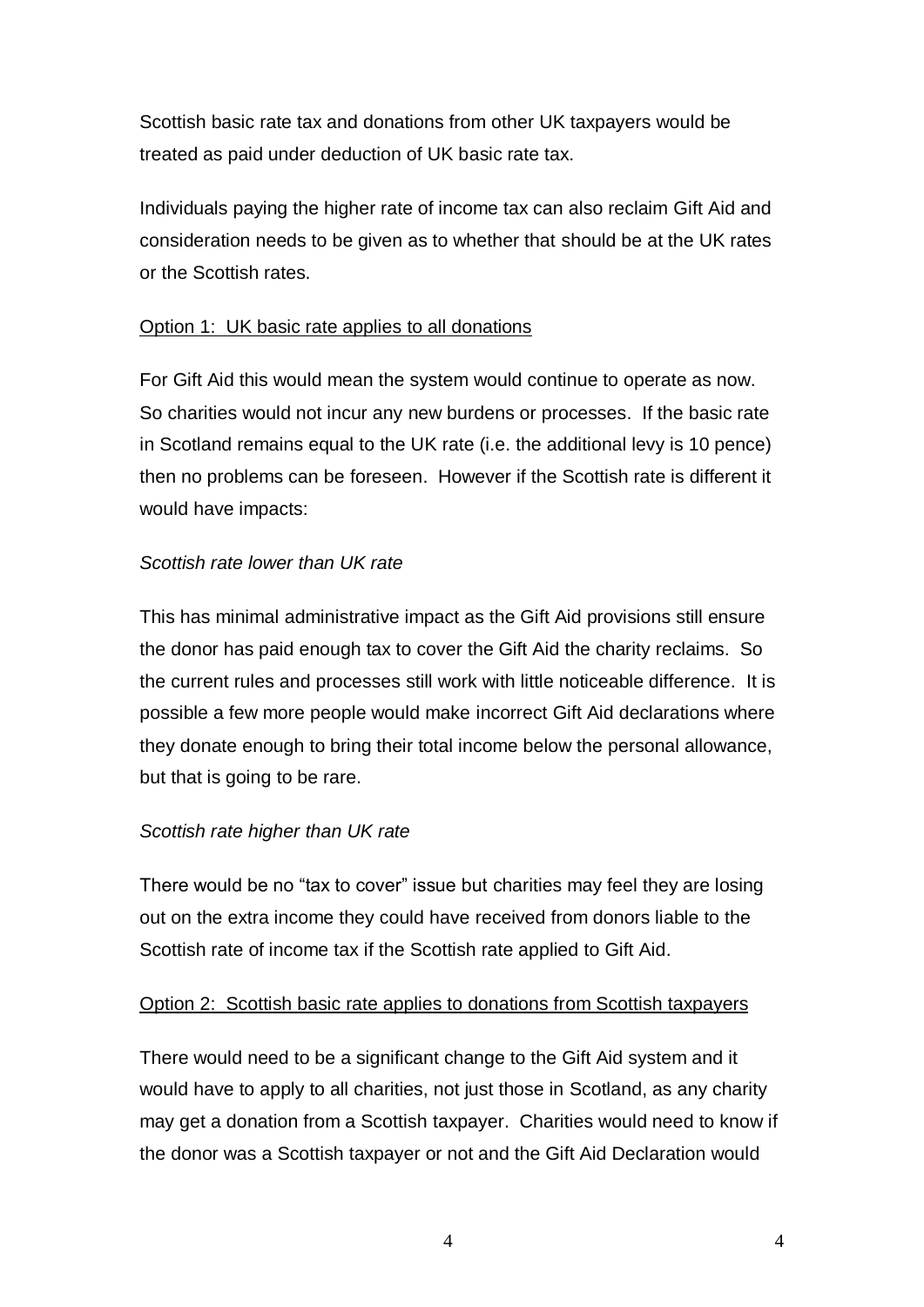have to be expanded to cover this. All donors would have to declare this as it will impact what rate of tax the charity could reclaim. The charities would then have to keep "Scottish" and "non-Scottish" donations separate and prepare two separate Gift Aid claims. This would be an increased administrative burden on charities.

For donors, especially those with no Scottish connections this will be potentially very confusing, especially when asked on the GAD to state whether they are "Scottish" taxpayers or not.

Additional problems will arise for people who are mobile and may not know if they are Scottish taxpayers when they make a donation early in the year. The test of whether an individual is a 'Scottish taxpayers' is for the year so donors will possibly be making donations before they know what their tax status will be. This will lead to the need for more balancing adjustments between the donors and HMRC. Given the number of people we anticipate will move in and out of Scotland each year this could be a significant administrative issue for donors.

### *Scottish rate lower than UK rate*

Charities would get less income from donations made by Scottish taxpayers and all charities have additional administrative burdens because of the need to distinguish Scottish taxpayers.

### *Scottish rate the same as UK rate*

If the rate was the same charities would receive the same income but still have the extra admin burden.

### *Scottish rate higher than UK rate*

If the Scottish rate was higher charities would get more income from donations by Scottish taxpayers but whether this would be enough to cover the additional costs would depend on how many Scottish donors they have,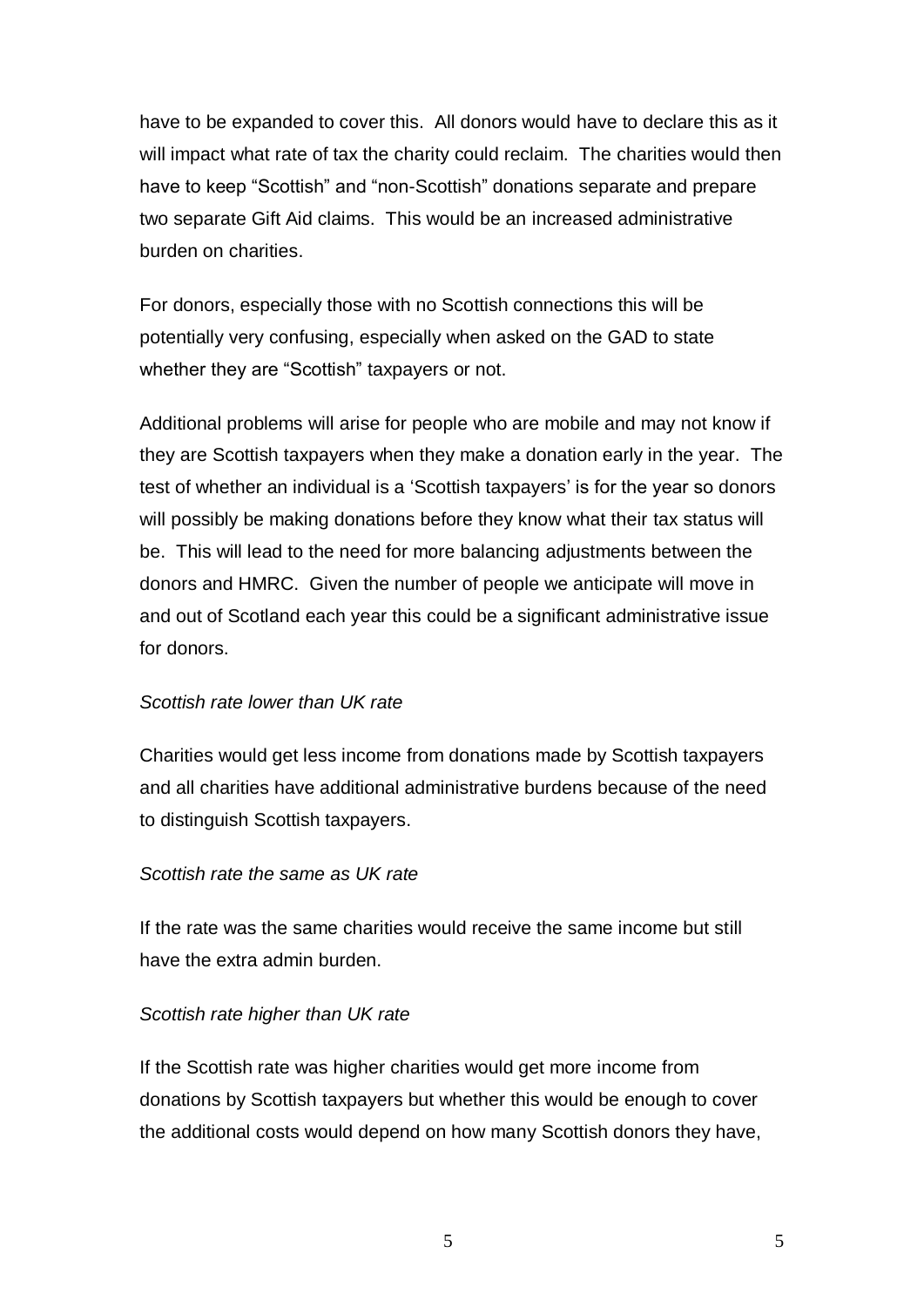how much those donors give and the actual rate of Scottish tax. All charities would have additional administrative burdens.

### Impacts on higher and additional rates.

If the UK basic rate applies to Gift Aid it does not follow the UK higher rates would have to apply for Scottish donors. As higher rates of relief are given through PAYE or SA it should be possible, with some adjustments to the respective systems, to give relief at Scottish rates even if the rate reclaimed by charities is at the UK rate. Decisions here will be influenced by what is decided for other tax reliefs, how easy the changes can be communicated to customers and system limitations. Higher rates of relief are given through PAYE or SA and enhancements could be carried out to HMRC"s systems as part of the implementations to wider Calman proposals.

If the Scottish basic rate were to apply it would follow that higher rate and additional rate relief would also be at the individual"s marginal rate.

### Impacts on HMRC

Changes will need to be made to HMRC"s systems and processes. The extent of those changes will be influenced by how different reliefs and types of income are treated and as such the treatment of gift aid will be a contributing factor.

If charities continued to reclaim Gift Aid at the UK basic rate there would be minimal impact on HMRC from that part of the process. As mentioned above there may be a few more "tax to cover" issues with individual donors but these would be relatively insignificant. HMRC would need to introduce changes under SA to compute the amount of any higher rate relief for a Scottish donor under Gift Aid and changes to the PAYE system which extends the basic rate band to take into account donations made under Gift Aid depending on what is decided for higher rates of relief.

If the Scottish basic rate applied to Gift Aid: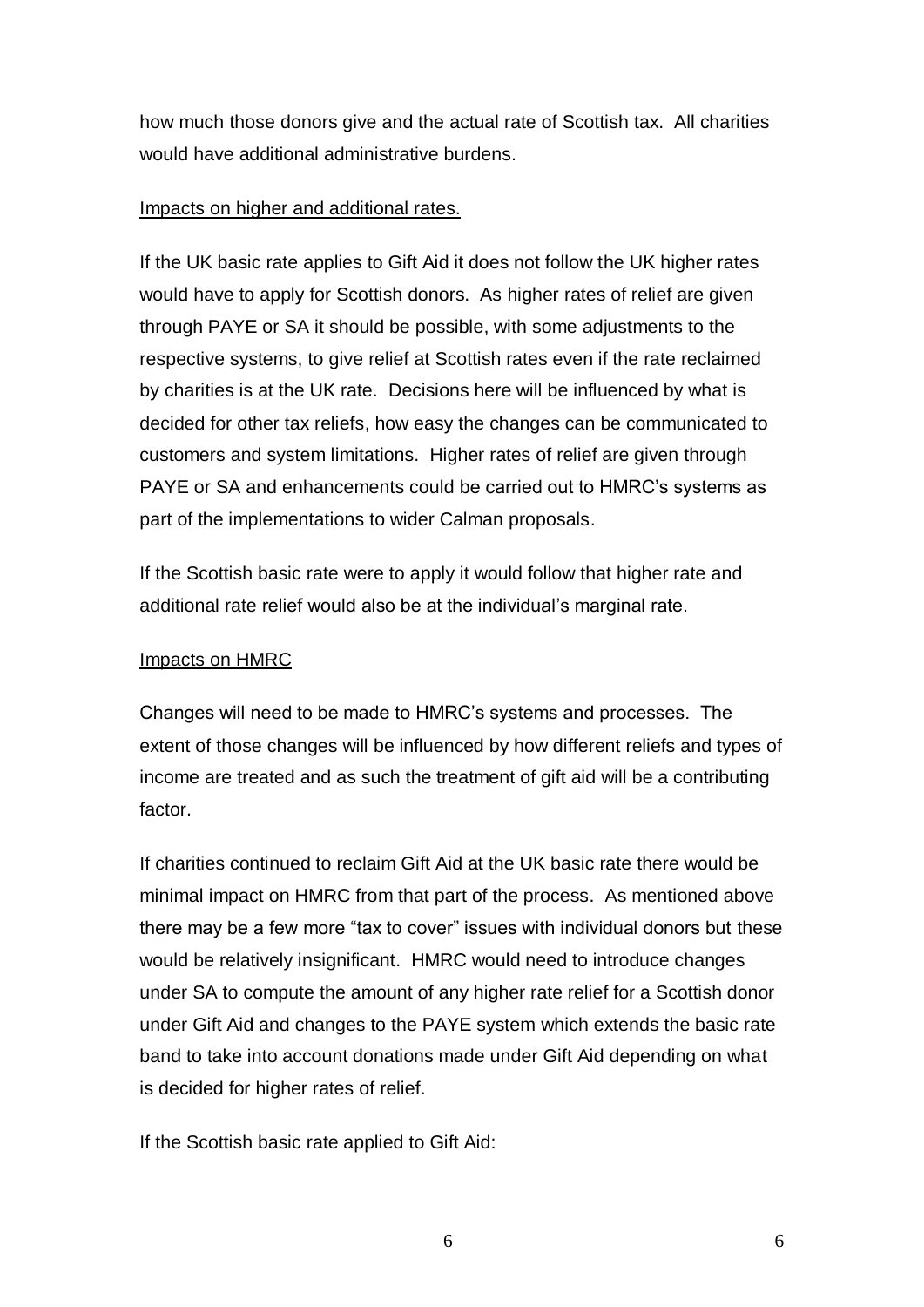- Potentially this would double the number of claims HMRC receives assuming on average every claim contains at least one donation from a Scottish taxpayer. This would at least double the number of people HMRC would need to process returns. The additional complexity is likely to result in more errors in claims so HMRC would need extra staff for correcting errors. There would be a need for further additional resources to carry out the checks on individuals who started or ceased to be Scottish taxpayers part way through a year and to collect the balancing amounts due from some of them.
- HMRC would again need to introduce changes under SA to compute the amount of any higher rate and additional rate relief for a Scottish donor under Gift Aid and changes to the PAYE system which extends the basic rate band to take into account donations made under Gift Aid.
- The existing IT system for Gift Aid cannot cope with two different basic rates. Substantial enhancements would be needed.
- There would be additional compliance work and Audits needed to check the right rate had been claimed.

On current estimates HMRC would need around 80-100 more staff to deal with all this on top of the cost of enhancing the various IT systems.

# **Payroll Giving**

Under a Payroll Giving scheme the employer deducts the donation to charity from gross pay before applying tax to the net amount. Therefore the rate of tax relief given is automatically at the individual"s appropriate marginal rate and has no bearing on the amount donated or the Payroll Giving scheme.

Some employers operate a form of Payroll Giving where a deduction is made from net pay. However such a donation is treated as a donation under Gft Aid by the charity and HMRC so the section above on Gift Aid covers this point.